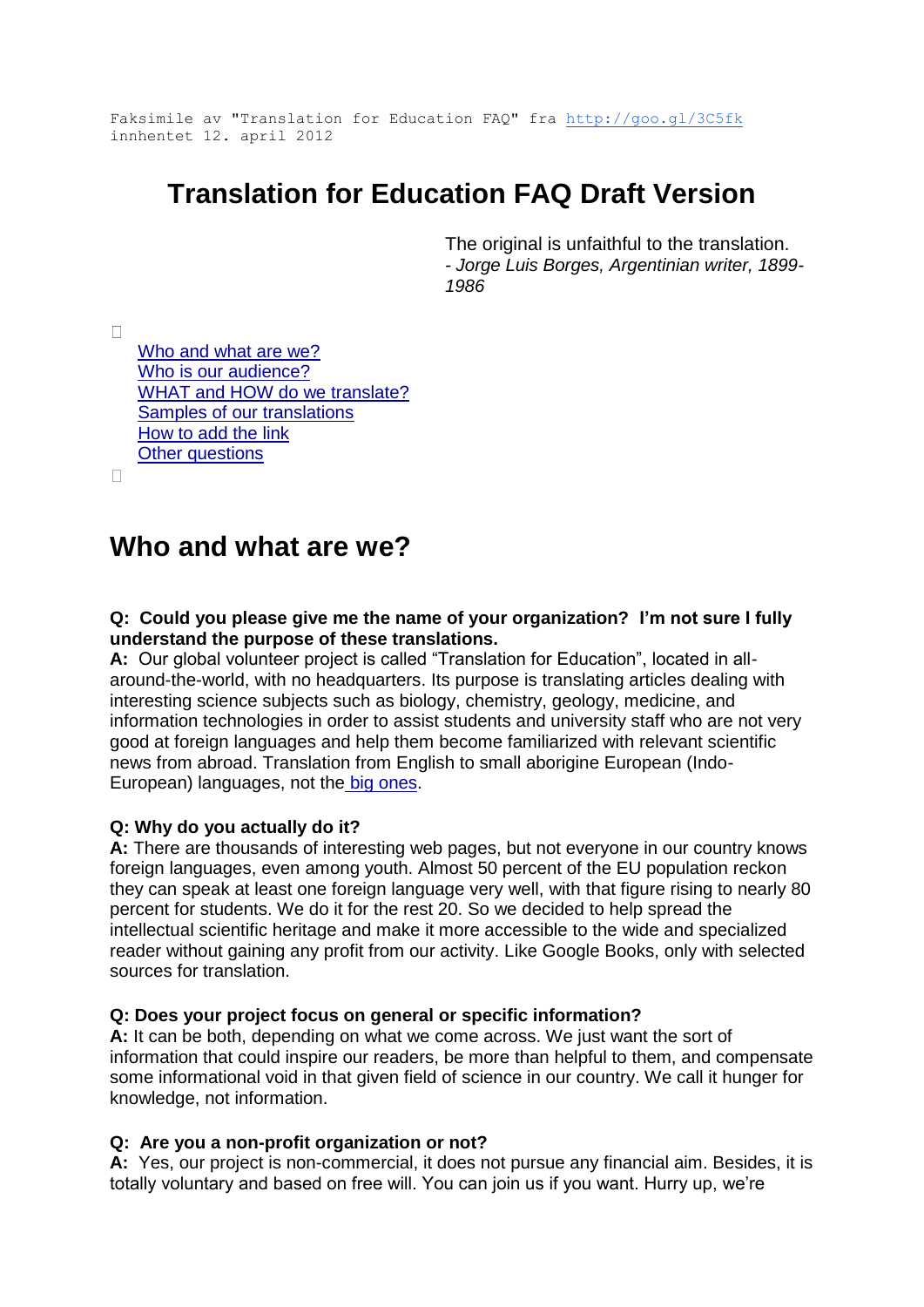almost full!

#### **Q: Who are you, actually? I mean the person who writes to me.**

**A:** The person who actually writes to you is a student, a young researcher and a member of this voluntary translation project. I'm a nobody and a creator, two in one.

# **Who is our audience?**

## **Q: Who are you doing this for? Who is your audience?**

**A:** Our primary audience are students of various universities and departments who want to expand their knowledge in different fields of science and use it in their research. The second large range of audience are university professors whose main target is to find reliable resources for research and class preparation.

## **Q: How do you publish it? Is it web-based, a newsletter, or a printed magazine?**

**A:** Translated materials are published on the web only, on our thematic blog. No print copies or other reproductions are intended. We are as poor as a church mouse can be.

#### **Q: Is there a site I can see? Or is it a website database?**

**A:** Sure there are examples to see! We're not a database, more like a collection with content curation. Take a look at some of our recent translations, for example: <http://webhostinggeeks.com/science/notat-homes-ro> <http://webhostinggeeks.com/science/suffolk-be>

#### **Q: Will you be charging for access to the information or will it be freely available?**

**A:** Nope, no charge whatsoever. We're absolutely free, free as a bird. Our goal is to disseminate knowledge of science among people who do not possess foreign languages. So all translations are posted on a blog, where they are freely available for all kind of Internet visitors. No charges for posting, access or use of the translated materials. Full credits given back.

## **WHAT and HOW do we translate?**

## **Q: Who selects what is to be translated?**

**A:** Basically us, volunteer translators, with our curators located on 3 continents. From time to time professors and students write to us and ask us to translate this or that source they found useful. Sometimes these sources are really different. It could be some conference program, an FAQ or a resume of some researcher whose page they were especially interested in.

#### **Q: What exactly do you want to translate?**

**A:** If we wrote to you mentioning some page (the exact URL), article or any other kind of publication, then we want namely THAT source. We will deal only with the text content of the page or if you think differently - we might change our proposal. Since any graphical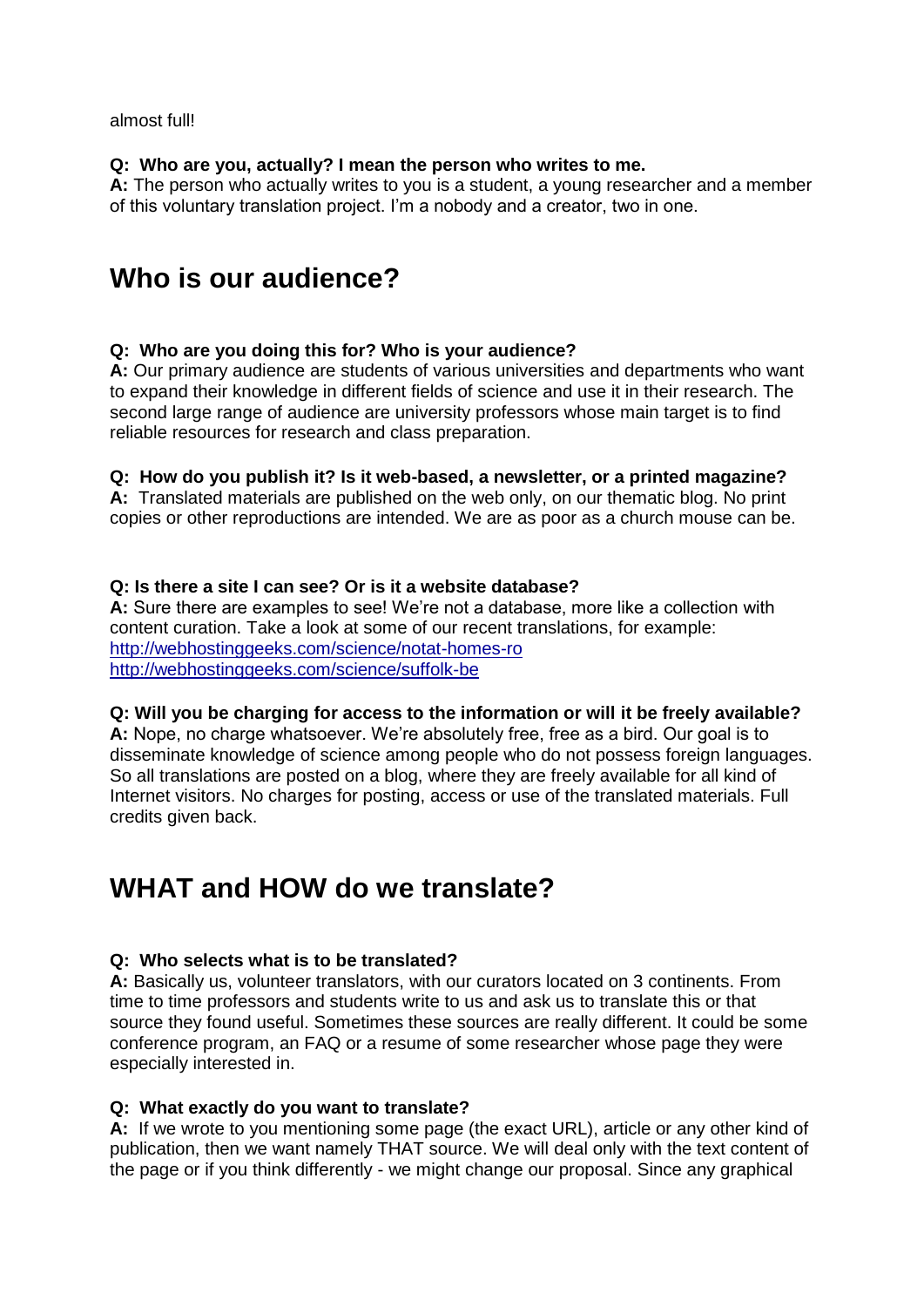resources, such as images, photos, videos, audio and so on could be subject to copyright, they will be included in the translation only in case of author's request. We WON'T use any text, pictures or graphics without explicit written permission.

#### **Q: You have to ask permission from me, first. I am the author after all. What if I don't grant you permission?**

A: We never translate without asking permission from the author, never ever, we promise. If you, as the author, object to our translating your article, or page, then we won't do it. So we strike it out from our list, with our big black pencil. But we'd certainly try to find out what made you refuse our request.

## **Q: How could this page of mine be of scientific value?**

**A:** Sometimes having and properly understanding even a few lines, a short descriptive overview, or a resume of a famous person, as well as a reference list, is well enough to direct someone just the right way and serve as a start up for further relevant research. Translation is at best an echo, but sometimes it's all we've got.

## **Q: Why you are particularly interested in this given page? It's too specific for research in your country (Uruguay, Uganda) and wouldn't be useful (for non-Canadians), for sure.**

**A:** It often happens that young researchers have to make complicated contrastive studies, that's why they need such detailed narrow-scoped research such as yours. Besides, very often the most unusual, less likely to be useful resources open up fresh perspectives and break interdisciplinary borders. Are you fond of the Berliner Mauer?

## **Q: Are you interested in translating the press release (all of them?), the whole magazine issue, or some specific articles from the magazine issue?**

**A:** For the very beginning we'd like the permission to translate merely the article that was mentioned in our first request to you. If you are interesting to suggest more pages of yours for translation, we will be glad to discuss this issue additionally with our volunteers.

## **Q: Are you going to use the images provided on our website along with the text for your project?**

**A:** As we mentioned before, since any graphic resource, such as images, photos, videos, audio and so on could be a subject of copyright, we won't use them, if we get no permission for them in advance.

#### **Q: Do you want to translate the software or the article about it? Will you use this software or distribute it?**

**A:** We do not seek permission for translating copyright objects, such as software, even if it's opensource. We are interested in translating only text materials - articles, blog musings, software reviews, comments on astronomy and so on. No piece of software will be uploaded in addition to our translation. So, it won't be used, distributed or somehow promoted among the readers of our blog.

## **Q: Can I make a request to have some article of mine translated?**

**A:** Sure you can. Just tell us about that and send the link to the resource you want translated. We will examine it and put it on our to-do list, if it fits one of our directions or meets our audience's needs. The list is huge but it has an end. At least that' what we believe it has. Or had not so long ago...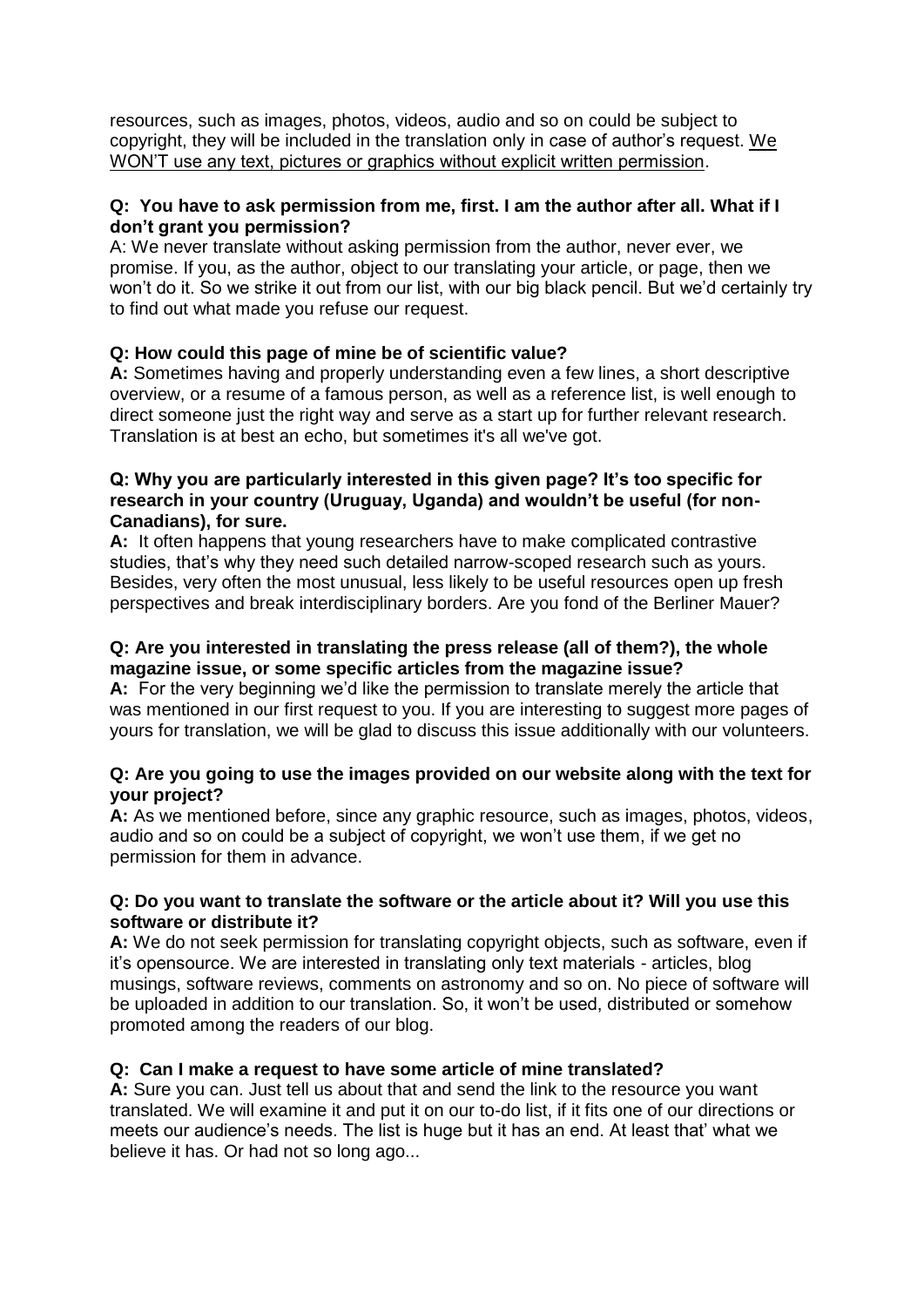#### **Q: Would it be possible to translate the latest version of my article or webpage? I plan on making a minor change and releasing a new version.**

**A:** If the already translated article changes or is updated, we are absolutely ready to update our translation too, it's not that much of a problem. Just let us know when it is updated and will fix it a 2-week timeframe.

## **Q: You must be using Google Translate. Good trick, really.**

**A**: No, we're not. We don't use CAT tools because we believe that complex scientific works should be carefully examined and translated manually. Moreover, all the translations are looked through in the end by the our university professors who are sometimes involved in our project. Not always, because they are pretty busy, but more often lately, actually.

## **Q: Could you just summarize the information on our page?**

**A**: Well, we could, but usually the researchers need more than a summary. And often the resource has to be a credible, reliable reference resource. That's why we're more inclined to do complete articles. So rather no.

### **Q: Could you make an effort and translate at least this tiny article? It's an emergency for tomorrow.**

**A**: We could, but we have to discuss additional conditions for that situation. After all, we have quite a long todo list, but in this case we could go freemium. We could discuss that via email. See next question too.

## **Q: Could you please clarify your intentions of becoming a "freemium-model" project?**

A: The freemium-model has the following connotation: we make free of charge translations as well as free of charge spreading of this translations among the readers of our blog-platform and any other Internet visitors. But in emergency cases, if you want your article translated in the course of the next few days, we might agree on a little charge. Have we mentioned a charge? It would rather be a PayPal donation.

## **Q: Would the article be distributed in a free medium? Would it be distributed in a manner that is used to solicit business, and ultimately profit from it?**

**A:** Yes it will, surely. The translated article will be published on our free blog, depending on the topic. It is not intended to be used in any profit gaining activity, or in any business. If we make money out of it, than we are not aware of it.

#### **Q: I am not the only person involved in all this. You should also include Dr. XXX, he is the keeper of the website. He might also want a clearer explanation of why and how you plan to use this page.**

**A:** No problem, sure. Please redirect us to Dr. XXX, or kindly ask him/her to take a look at this FAQ first. It's huge, but we tried to put in a nutshell. We spent a month to compile it.

**Q: Do you have links that I can view to see how other materials have been used?** A: Sure thing. Here are a some of our translations, for example: <http://webhostinggeeks.com/science/wiepre-college-ua> <http://webhostinggeeks.com/science/magyar-impulzus-rm>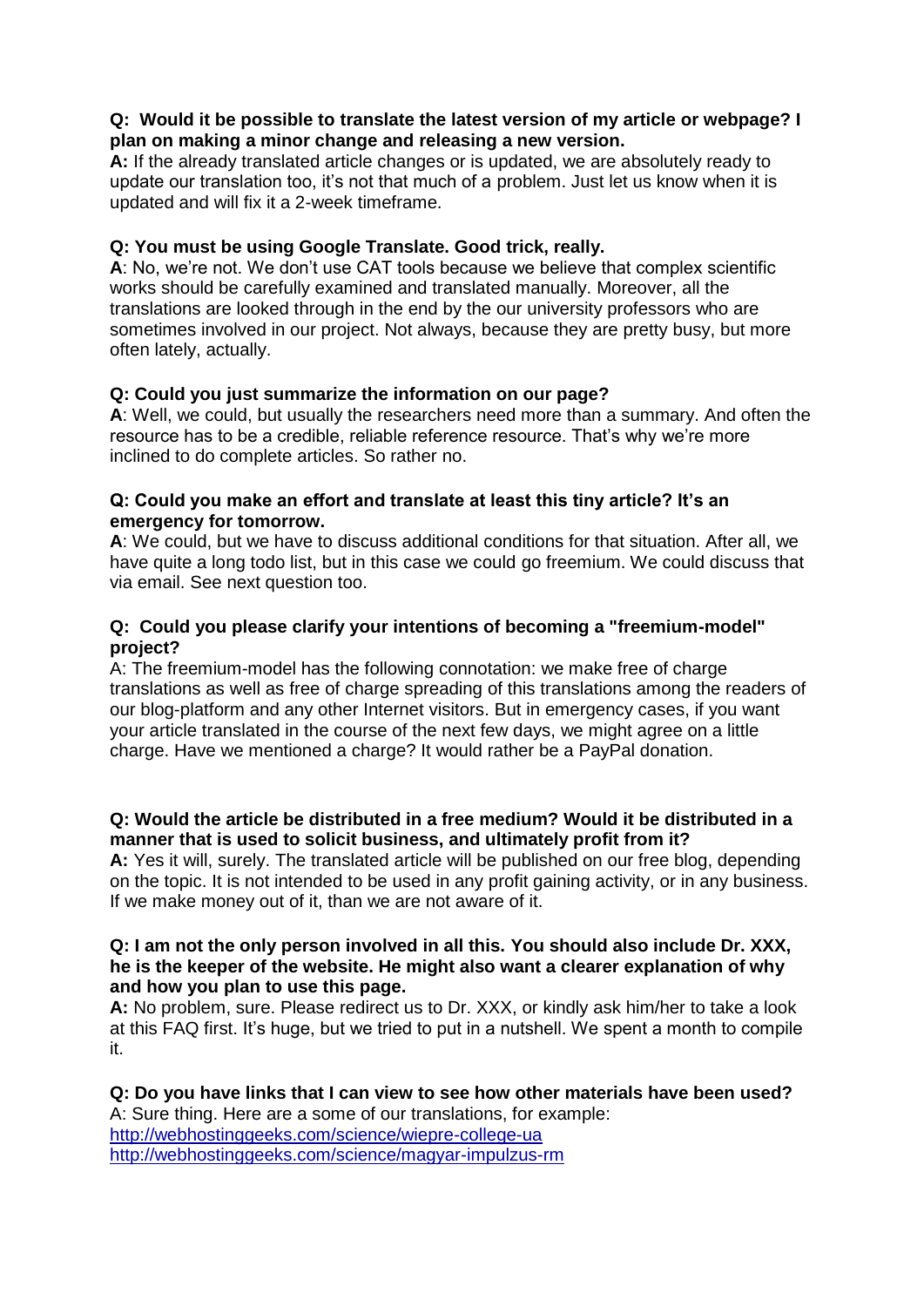#### **Q: Where exactly do you want to put this article on your website?**

A: We have our thematic blogs with hosting kindly offered to us by our free hosting providers.

#### **Q: We are going to be using [website dot com] as the new URL. Please note that we are in the process of transitioning to a new website, and we are going to be using domain.com as the new URL. Is it possible you to come back when we actually complete the transition?**

A: No problem, absolutely. Changes of link go without saying. Could you please inform us when you're done with the transfer? We'll be waiting for you. Or we'll get back in half a year by ourselves.

# **Samples of our translations**

#### **Q: Can you please provide me a link to an example of translation of some other work and the way how the original work was credited?**

A: Of course. You are welcome to check our previous translations located on one of our blogs. Here are just some of them:

<http://www.fatcow.com/edu/history-be/> <http://www.fatcow.com/edu/ntnu-solarcells-bl/> <http://www.fatcow.com/edu/subtree-merge-be/>

Every translation is provided with a link back to the original source at the top of the page. All authors get full credit, the credit they deserve. So, in order to avoid confusions, if you gave us permission to translate your text, please provide full info about you, so that we can credit you correctly.

# **How to add the link**

## **Q: Why do you want me to put a link to your translation on my page? What's the point and use for it?**

**A:** We want you to link to us because it would add to your and your article's popularity among readers around the world. Your readers would be quite amazed to see that your works are highly valued in other countries too. Besides, it will always be easy to trace back to a translation, if you have it right next to the original article.

#### **Q: The problem is that I have no idea how to do add the link. Could you explain the steps, please? Then I will do it.**

**А:** Please contact your webmaster first. You might ask him/her to help you with that. Or follow our instructions in order to add a link. To add a link you have to put HTML code somewhere on your page. Here's the step by step guide how to do it:

- Choose the place on the page where you want to have the link.
- If you plan to put the link in the text then you have to find the desired place and insert the following code - <a href=*"link\_address"*>*translated into Slovenian*</a>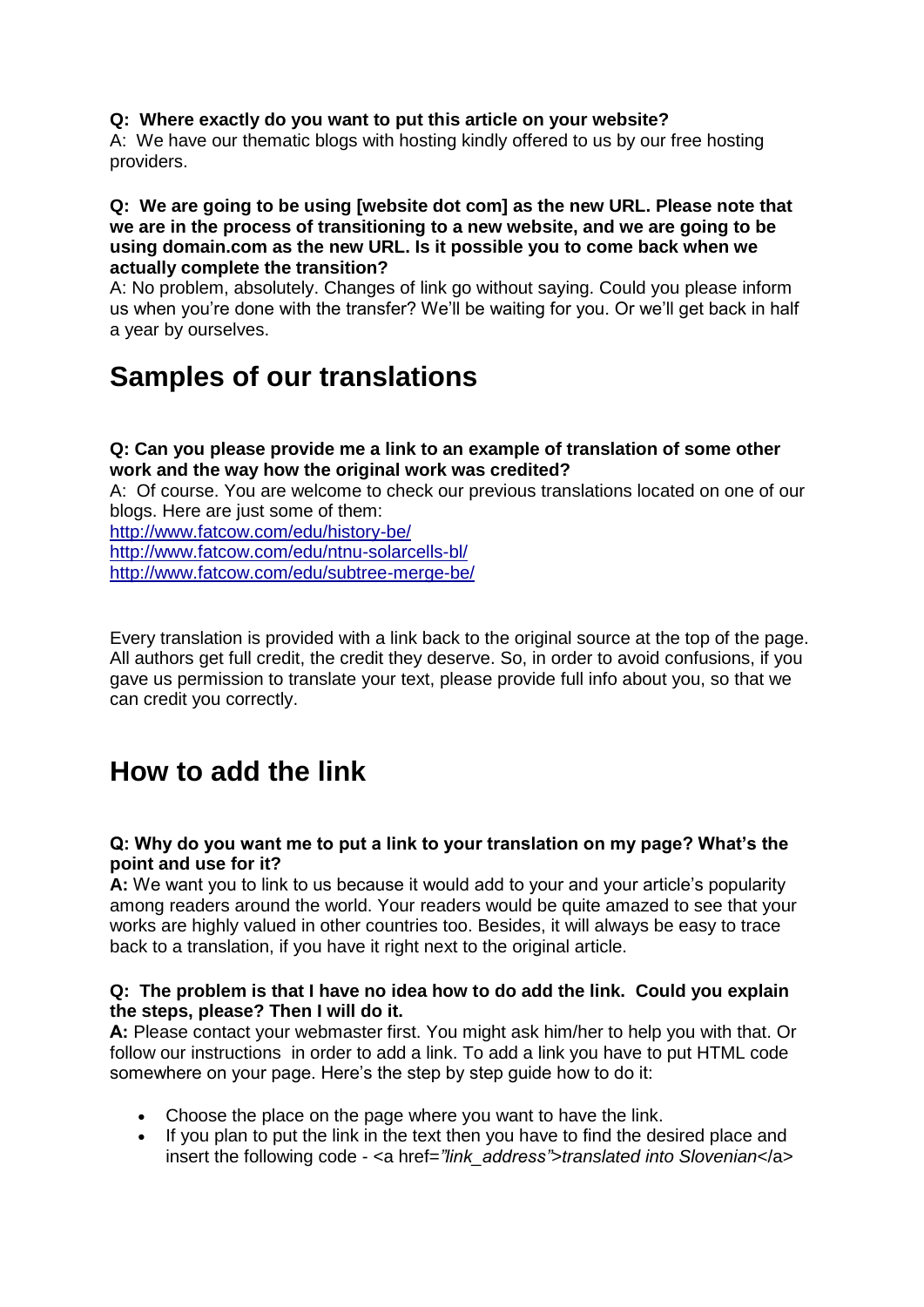- Instead of the text "link address", insert the actual page address (URL) that we want to link to.
- When you're done, you will see the text "*translated into Slovenian"* as an actual link that will take you to the link that you indicated in "link\_address".

Here's a sample of page text with code:

*...The site is particularly useful to those who might have a professional interest in copyright standards, such as librarians and legal scholars. Note: this page was <a href="http://lawyerscheck.com/glossator~/intellectual-property-sl">translated into Slovenian</a> by Victor Zdrawlica.*

When done, it will look like this on your site:

**...**The site is particularly useful to those who might have a professional interest in copyright standards, such as librarians and legal scholars. Note: this page wa[s](http://lawyerscheck.com/glossator~/intellectual-property-sl) **[translated into Slovenian](http://lawyerscheck.com/glossator~/intellectual-property-sl)** by Victor Zdrawlica.

**…**

Take a look at the final result here[:](http://horizon.unc.edu/projects/resources/intellectual_property.html) [http://horizon.unc.edu/projects/resources/intellectual\\_property.html](http://horizon.unc.edu/projects/resources/intellectual_property.html)

#### **Q: Where do I have to put the link? Is it important?**

A: In order to put the link to my translation on your website you will need to embed the html-code into the code of your website. The link should be on the same page with the source text. It doesn't really matter where - below, above, in the body of the main text or even in the side bar. Just make sure it's on the same page with the your original article. In case there's some trouble with that, perhaps you could arrange for me to get in touch with the web-master of your website so that I can explain what exactly should be done.

#### **Q: You could always just leave a comment on the blog post with a link back to your translation.**

A: It is troublesome to get to the end of comments, or, some readers might not know about them at all, or they may not be able to easily find the necessary comment. Besides, it would be much easier for readers to find the translation if the link to it were posted near the original text.

# **Other questions**

## **Q: How come that you know about our website for so long?**

A: I have been involved with this sort of voluntary activity for a long time, most of which I have been tracing interesting web pages, publications, and all sort of scientific news in order to spread them among the readers of our blog.

#### **Q: Do you read our publication on a regular basis?**

A: Yes we do. We're interested in any sort of scientific news and publications, so we regularly and carefully review relevant sources for subjects, such as your materials.